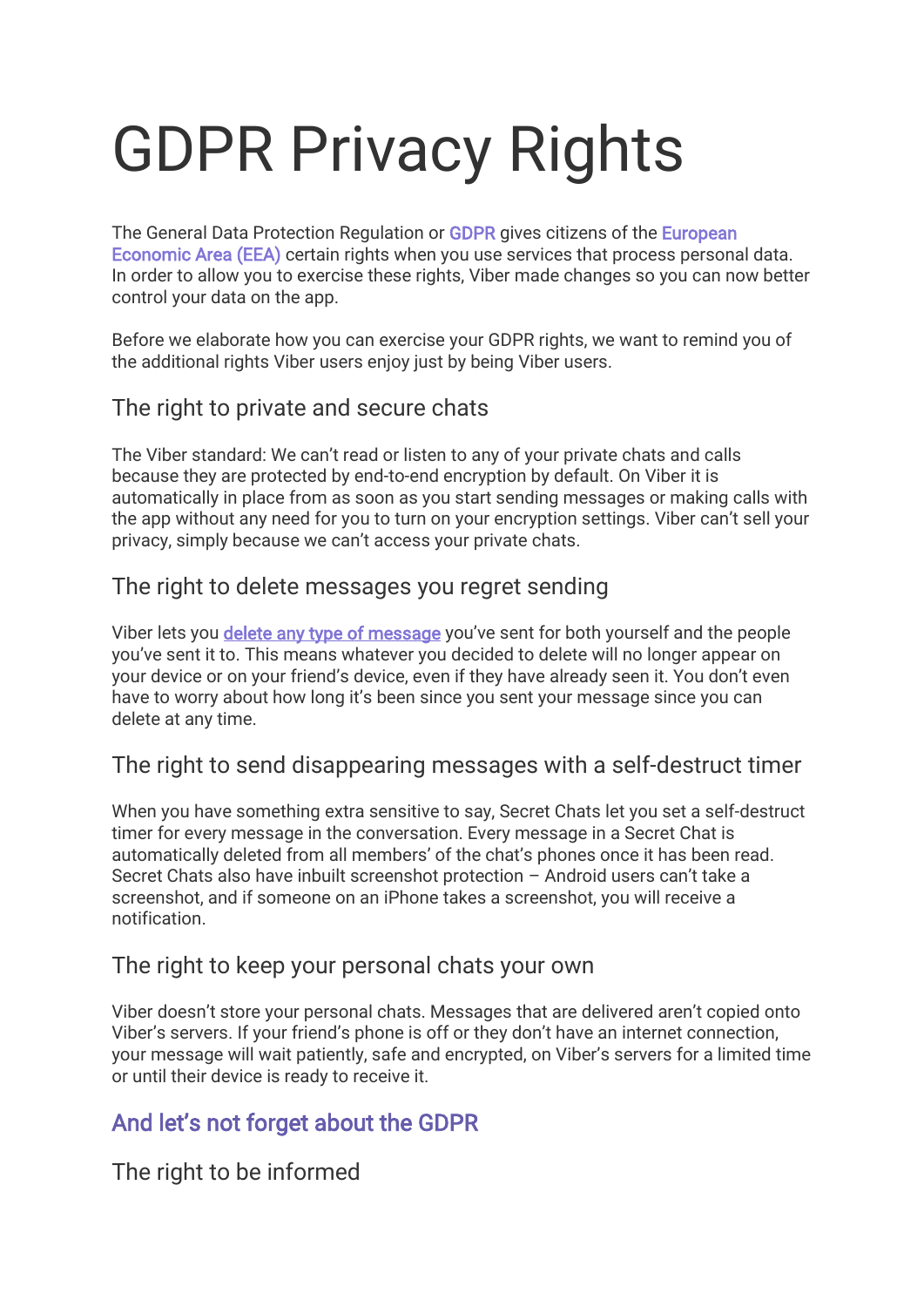Viber's **privacy policy** describes our practices in detail using simple language. Everything you need to know is here. If you have more questions, feel free to contact our support [team.](https://help.viber.com/en/contact)

#### The right to rectification

If you believe we have the wrong data about you, or that your data is incomplete, feel free to change it at any time through the profile settings on your Viber settings on your mobile device. If you can't find what you are looking for, [contact us.](https://help.viber.com/en/contact)

#### The right to erasure

We have made it easy for you to delete your historical data on the app, while continuing to use the app. Simply tap on the **delete your data** button in your privacy settings. We will delete the data which we are not otherwise required to keep or is necessary for the provision of the service. And no need to worry – deleting your data won't remove the chats on your Viber app on your phone.

Note that when you deactivate the Viber account your data and chats are automatically deleted from your devices.

# The right to restrict processing

We allow you to opt out of certain processing of your data by using the Viber privacy [settings](https://support.viber.com/customer/portal/articles/2933556) on your mobile device. You can decide which processing operations you want to opt-out of. You can also change the settings on your mobile device operating system at any time to prevent us gaining access to certain data such as your accurate location – but this may negatively impact on your user experience.

# The right to data portability

We have created a [request your data button](https://support.viber.com/customer/portal/articles/2931842) in Viber's privacy settings on your mobile device to make a simple way for you to access the data connected to your account. Once it is ready, you will receive a file from Viber containing this data.

## The right of access

Read ou[r privacy policy](https://www.viber.com/terms/viber-privacy-policy/) for details about what data is processed by us. Access this data by using the request your data button in Viber's privacy settings on your mobile device. If you have further questions [contact us.](https://support.viber.com/customer/portal/emails/new)

## The right to object

On top of the ability to opt out of processing by changing your settings, you can object to the processing of certain forms of data by contacting our support. Complete this online [form](https://support.viber.com/customer/portal/emails/new) and explain your special circumstances. If you receive emails from us, you can always opt out on the bottom of the email, or by contacting our support.